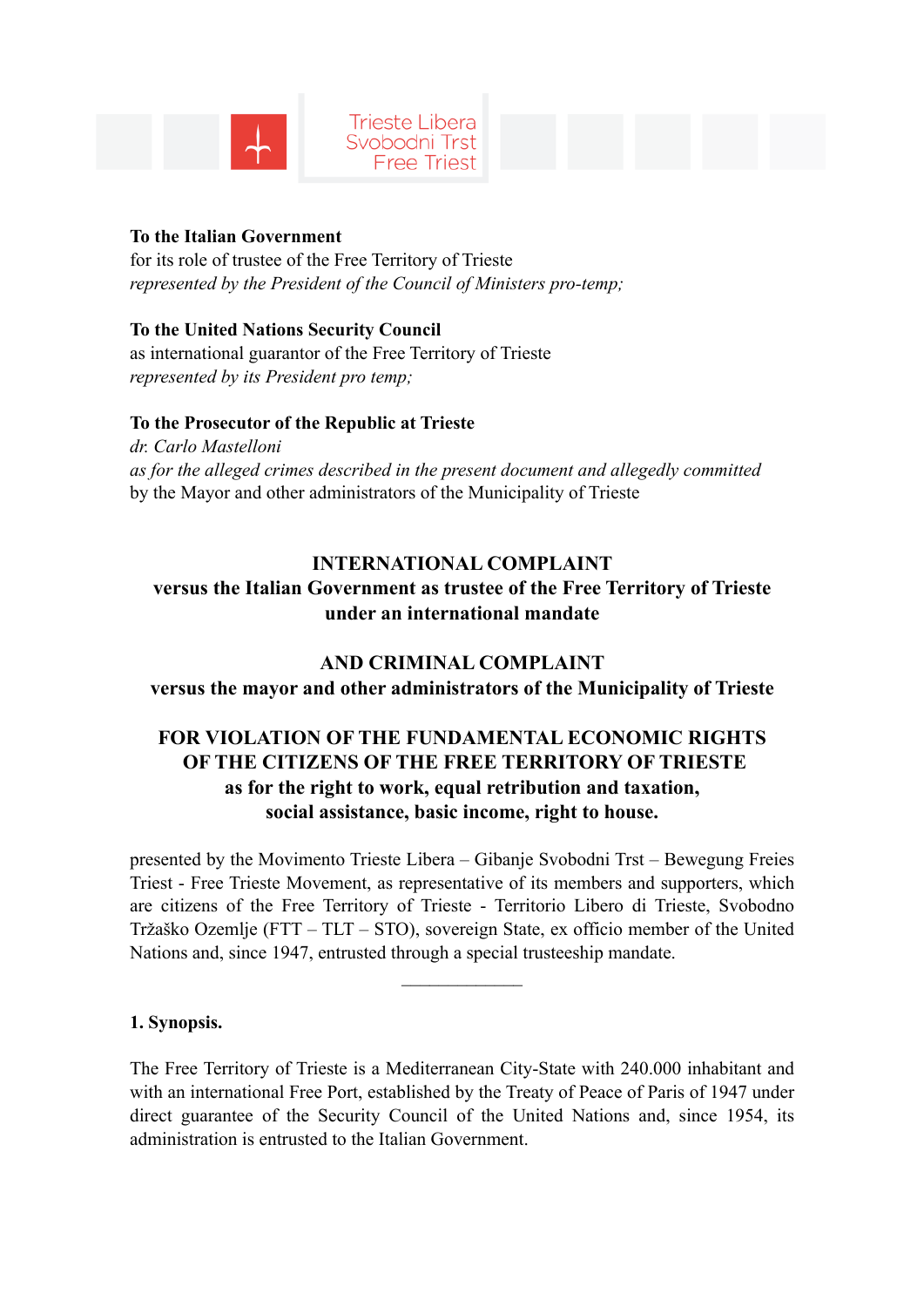The direct and derivate activities of the international Free Port are sufficient to grant the prosperity of the Free Territory of Trieste and of its population, despite the circles of regional and global economic crises.

The administering Italian Government violates the international trusteeship mandate, simulating the sovereignty of the Italian State (ceased since 1947), whom illegally paralyses the economic development of Trieste to favor the competing, Italian ports.

By doing so, the Italian Government which administers the Free Territory of Trieste and the State of Italy cause an artificial economic paralysis that affects all enterprises of the Free Territory, as well as forcing increasing, dramatic unemployment and misery to larger and larger number of citizens.

Currently, this situation affects thousands of individuals of all ages and their family which have lost or are about to lose their means of subsistence, facing deep social marginalization or falling to depressive psychosis, even to the point they commit suicide.

This spiral of local, economic recession, caused by political and illegal decisions of the entrusted, administering Italian Government must be urgently stop through fair social assistances, that the administering Government is obliged to provide to the population in need and these are usually assigned to the management of municipal administrations.

The entrusted, administering Italian Government and its administrative, local bodies do even violate said obligation and they worsen the vicious spiral of recession by providing assistances which are inferior to the actual finances available for that.

In particular, the administration of the main municipality, that of Trieste (201.000 inhabitants) does illegally divert the sums that it should destine to social assistance to secondary, unneeded or parasitic expenses.

For said reasons, the Free Trieste Movement presents the present, international complaint versus the Italian Government for violating the mandate it was entrusted with as for the right to work, equal retribution and taxation, social assistance, basic income and right to house and criminal complaint versus the mayor and other municipal administrators for the alleged Due to this, said actions committed by public administrators and officers configure may constitute criminal or culpable offences of forgery, omission or refusal of Official Deeds, fraud, personal injury and inciting suicide.

### **2. Previous act recalled:**

As for the normative references concerning international, internal and Italian law, we recall the following acts, previously notified by the Free Trieste Movement to the Italian Government for its role of entrusted administrator of the Free Territory, as well as to the Security Council of the United Nations as international guarantor appointed with the Treaty of Peace of Paris of February  $10<sup>th</sup>$ , 1947:

#### **a)** «*Complaint and Notice of Default*»

http://www.movimentotriestelibera.net/wp/wp-content/uploads/2014/09/Complaint\_Notice\_Default.pdf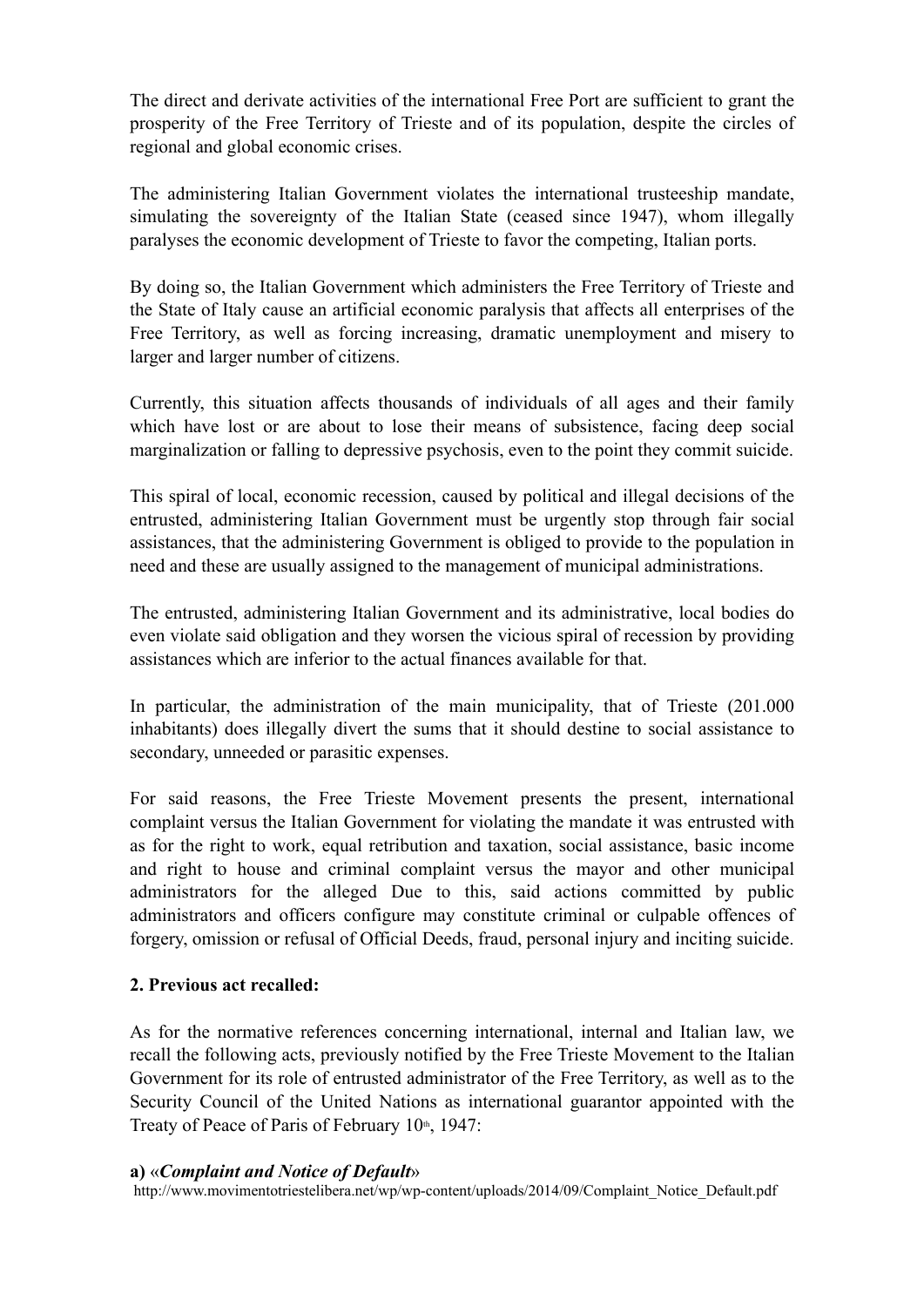#### **b)** «*International Formal Notice*»

http://www.movimentotriestelibera.net/wp/wp-content/uploads/2014/09/ Draft\_Port\_COMPLETE\_ENG.pdf

#### **3. The Free Territory and international Free Port of Trieste.**

The Free Territory and international Free Port of Trieste, currently consisting in the Municipality of Trieste and five smaller Municipalities in its surroundings, is established since September  $15<sup>th</sup>$ , 1947 as a sovereign State recognized and member ex officio of the United Nations – essentially, it is a State-City port like Singapore – and it is regulated through the special constitutive international instruments in force which are being executed – since 1954 – through the civil administration mandate entrusted to the Italian government.

Due to this, the Italian Government is bounded to conduce the entrusted administration of the Free Territory of Trieste and of its international Free Port respecting the legal order of the Free Territory and keeping it separate from the administration of the Italian State, as well as responding of that to the Security Council of the United Nations.

The instrument establishing the Free Territory of Trieste is the Treaty of Peace of Paris of February  $10<sup>th</sup>$ , 1947 between the Allied and Associated Powers and Italy (see Articles 4, 21, 22, 48 No. 5, 78 No.7 and Annexes I, VI, VII, VIII. IX, X); the additional executive instrument (to convert the special, trusteeship mandate from Military to civil) is the Memorandum of Understanding of London of October  $5<sup>th</sup>$ , 1954.

The main economical resources of the Free Territory of Trieste are – once again, like for Singapore – its status of sovereign State, its international Free Port and its special condition of international free zone.

#### **4. Economical and social rights of the population of the Free Territory.**

The economical and social rights of the population of the Free Territory of Trieste are defined by specific sources of international law and by sources of law extended and adapted to the Free Territory by its trustee, the administering Government; this includes the sources of law of the European Community.

**4.1.** The international instruments establishing and regulating the Free Territory of Trieste and its special trusteeship:

**a)** as for the regime of provisional Government, these bound the action of governing (Treaty of Peace, Annex VII, Article 2) to the primary social obligation to take provide to «*the needs of the population and its well being*»;

**b)** consider as population of the Free Territory of Trieste its citizens and its residents;

**c)** include as part of the legal order of the Free Territory of Trieste the respect of human rights (Treaty of Peace, Annex VI, Article 2) under the conventions of the United Nations, in particular the Universal Declaration of Human Rights that, at Articles 22, 23 and 25 establishes the rights of individuals and families to benefit social security, work,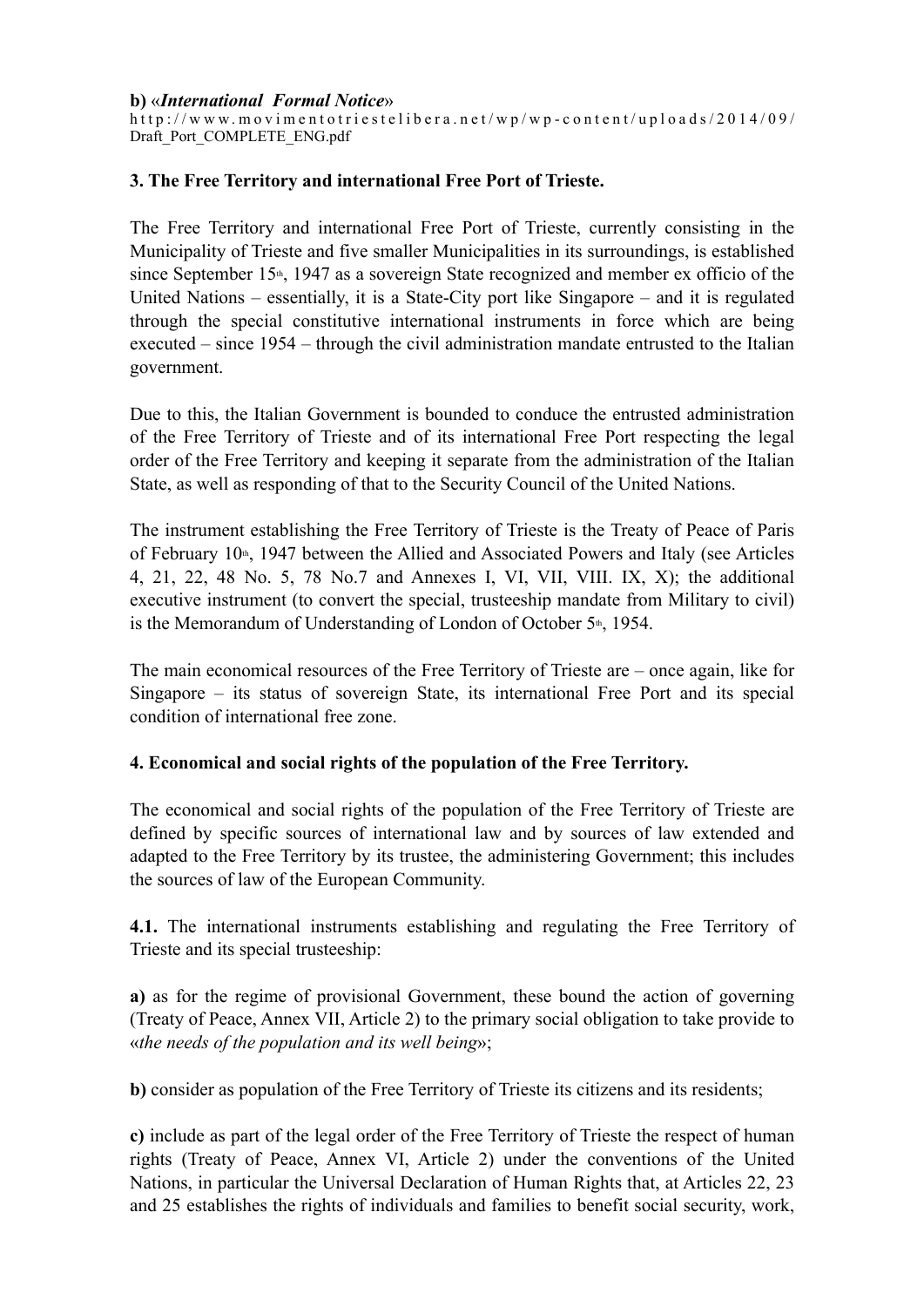social care against unemployment, illnesses, handicap, the status of widow, oldness, poverty, the right to a fair and sufficient retribution, to a fair and honorable lifestyle (as for nutrition, clothing, housing, healthcare and social services), special care and social assistance for maternity and infancy:

**4.2.** with Decree No. 100 of 1955 issued by the *Commissario Generale di Governo* (Commissar-General of Government) the trusteeship administration of the Italian Government - which is, as such, bounded it to grant the exercise of criminal, civil and administrative justice – has extended the general principles of the Italian legal system to the legal system of the Free Territory of Trieste.

By doing so, the principles of the Italian legal that were extended to the Free Territory of Trieste in regard to economic and social rights are:

**a)** the same principles established by the Universal Declaration of Human Rights mentioned above at paragraph 4.1.c, as it is implemented within the Italian legal system;

**b)** the principles established with the Italian Constitution, as its Articles 4, 36, 38, 53 establish the right to work, to a fair retribution granting a honorable lifestyle to an individual and its family, the right being sustained and other forms of social assistance in case of inability to work, poverty, accidents, illnesses, handicaps, ageing, unwanted unemployment, as well as the right to an equal taxation grounded of the principles of one's ability to pay and progressivity;

**c)** the principles of Communitarian norms implemented in the Italian legal system, which, as for social protections are these of Recommendation CEE No. 441 of 1992 defining the common criteria concerning resources and actions sufficient in the systems of social protection, among these is established the right to minimum income, or citizenship income;

**d)** the administrative principles that delegate the exercise of preliminary obligations as for social assistance to the Municipal Administrations, as autonomous, territorial bodies.

Due to this, the intervention of social assistance within the Free Territory of Trieste are both an obligatory part of the administration and a primary expense for the entrusted administrator, the Italian Government, as well ad for its bodies, delegated to fulfill this role and for the bodies of the Italian State convinced to be acting within the Free Territory due to the Italian Sovereignty that did, actually, cease in 1947.

### **5. Trusteeship of the Italian Government and social assistances.**

The entrusted administrator is bounded to fulfill the duties od a good government even as for the rightful and fair distribution of social assistances, which have the double purpose to grant vital needs, social dignity and the fundamental rights of persons facing poverty, as well as reverting the recessive, economic spiral caused by the increasing impoverishment of the citizens under the survival income defined on the grounds of minimum consumes for daily needs.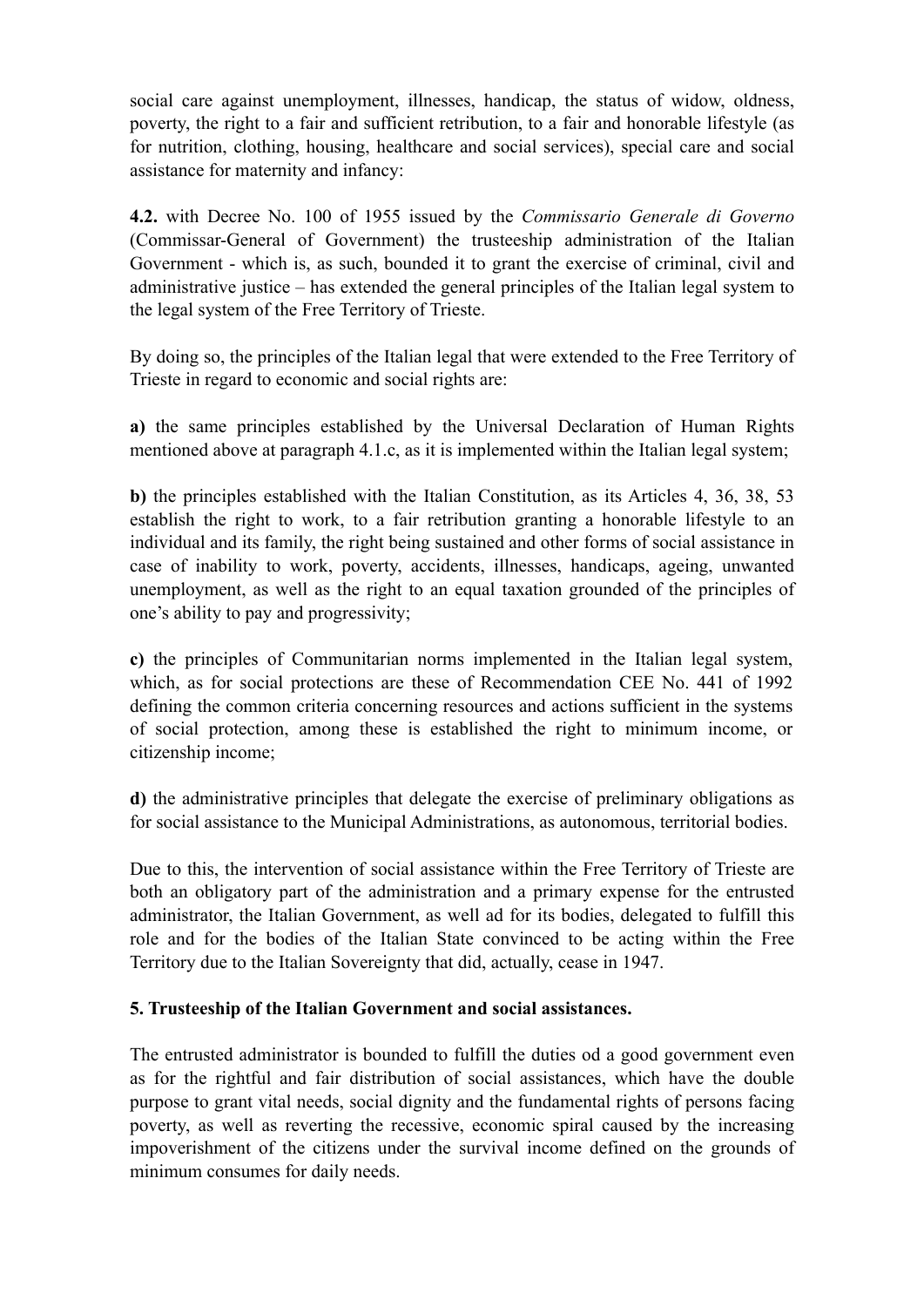To obtain said positive effects it is necessary that the action of the Government:

− includes in social assistances both material forms of support such as money and essential goods and services, including housing, and socio-psychological or cultural forms of support;

− provides said assistance proportionally to the needs and within the actual possibilities of expenditures of the Administration;

− accompanies the efficacious distribution of social assistance with the highest possible valorize the possibilities for the economic and professional development of the community.

# **6. Extension of social rights to basic income for citizens**

Recommendation CEE No. 441 of 1992 has adopted, among European criteria of social protection, also the principles of basic income.

As for basic income for citizens and when it comes to the Free Territory of Trieste, we mean a public, monthly additional amount of money, granted and regularly provided to all residing citizens over the legal age, if and as long as they have no income deriving either from a job or a pension that would possibly grant their ordinary, daily needs in regard to the actual costs of essential goods and services.

A controlled distribution of basic income grants a feedback of constant balancing of the economic and social system; the expense is compensated with the increment of collected consumption taxes and by the reduction of the intrinsic costs of fragmentary social assistance.

Due to this, basic income is suggested by the EU and it is already assigned, by different means, in nearly all States of western Europe, the only exceptions being Greece, Italy and the Free Territory of Trieste, entrusted to the Italian Government.

The powers of special, trusteeship administration assigned to the Italian Government allow it to extend, at any time, within the legal system of the Free Territory of Trieste basic income as well as any other social assistance, regardless to the legal system of the Italian State, as that is a third State.

# **7. Artificial impoverishment of the Free Territory**

Since decades, the Free Territory of Trieste is undergoing an increasing, artificial impoverishment, which is not caused by cyclic crisis of general economy, rather, that is caused by harmful actions of the Italian Government, entrusted with its administration.

The administering Italian Government does actually violate the international mandate, simulating the sovereignty of the Italian State over the Free Territory, despite that having ceased at the coming into force of the Treaty of Peace of Paris on September 15th, 1947.

By simulating that, the administering Italian Government does illegally subjects the Free Territory and international Free Port of Trieste to the direct enforcement of Italian laws, including these concerning ports and undertakings, employment, and taxation, which are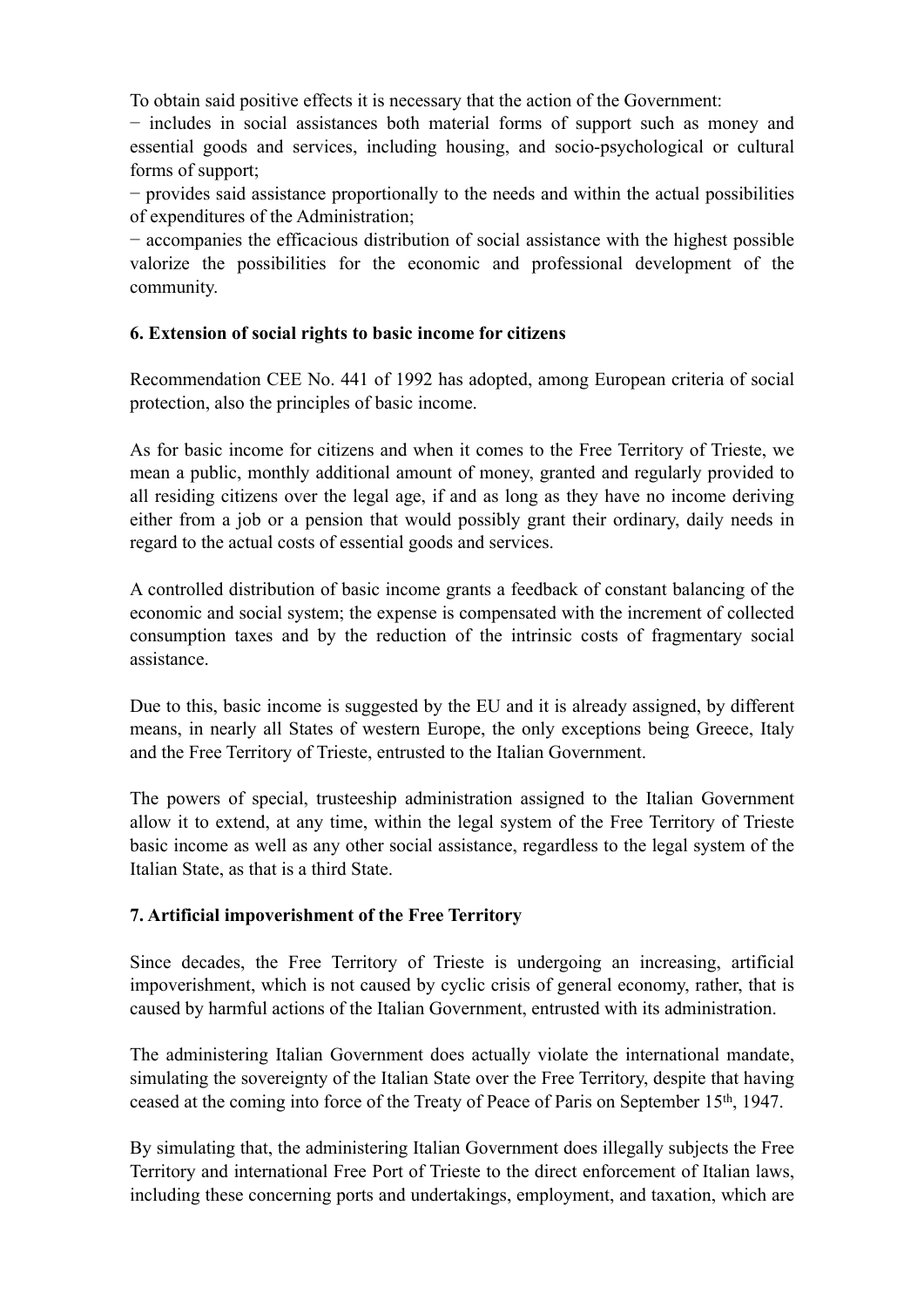some of the most burdensome in the world and violating, under different perspectives, the fundamental rights to work, fair retribution, equal taxation and other social protections.

By doing so the administering Italian Government does, in particular:

**a)** illegally impose, from all incomes coming form undertakings, work or pensions of the Free Territory of Trieste two or three times greater than what is owed, including the payment to the enormous public debt of Italy, that the Free Territory of Trieste is exempted to pay following a specific norm of international law (Treaty of Peace of February 10th, Annex X, Article 5: "*The Free Territory shall be exempt from the payment of the Italian public debt*");

**b)** in order to favor the ports of the Italian State, it violates the duties of international law (Annex VIII of the Treaty of Peace, Article 5 of the Memorandum of Understanding of London) concerning the maintenance of the international Free Port of Trieste, which is the main source of direct and indirect work for the Free Territory and, this way, is illegally paralyzed, damaging both Trieste and the International Community;

**c)** subtracts to the Free Territory its properties: real estates (state properties, including the Port and low-income houses), taxes, treasure and reserves, to illegally assign all of that to the Italian State;

**d)** it currently gives back to the administered Free Territory about 10% of the earnings that, by committing illegal actions, it has either subtracted or prevented.

These severe violations of the trusteeship mandate committed by the administering Italian Government do illegally force companies and people of Free Territory to face obstacles as for both law and taxation as well as the unemployment levels and the poverty of the failing economy of the State of Italy, yet, non of this is compatible with either the potential and special economic needs of a City-State with an international Free Port.

### **8. Obligations of the administrators of the Municipality of Trieste.**

Despite the simulation of Italian sovereignty, which does no longer exist since 1947, the bodies of the Italian State grounded within the Free Territory of Trieste by the administering Italian Government do, *de facto* and exclusively, fulfill the functions of bodies of the entrusted administrator. Due to this, these are as well bounded to respect the functions, powers and provisions following from this mandate, as well as to respond to administrative, civil and criminal justice.

As already stated at paragraph 4, the actions of social assistance in the Free Territory of Trieste are an administrative obligations and primary expenditure for all bodies delegated to fulfill these, regardless to the alleged sovereignty that justifies these.

According to the principles of Italian legal system, extended by the Italian Government, entrusted with the administration of the Free Territory of Trieste **«***Municipalities are*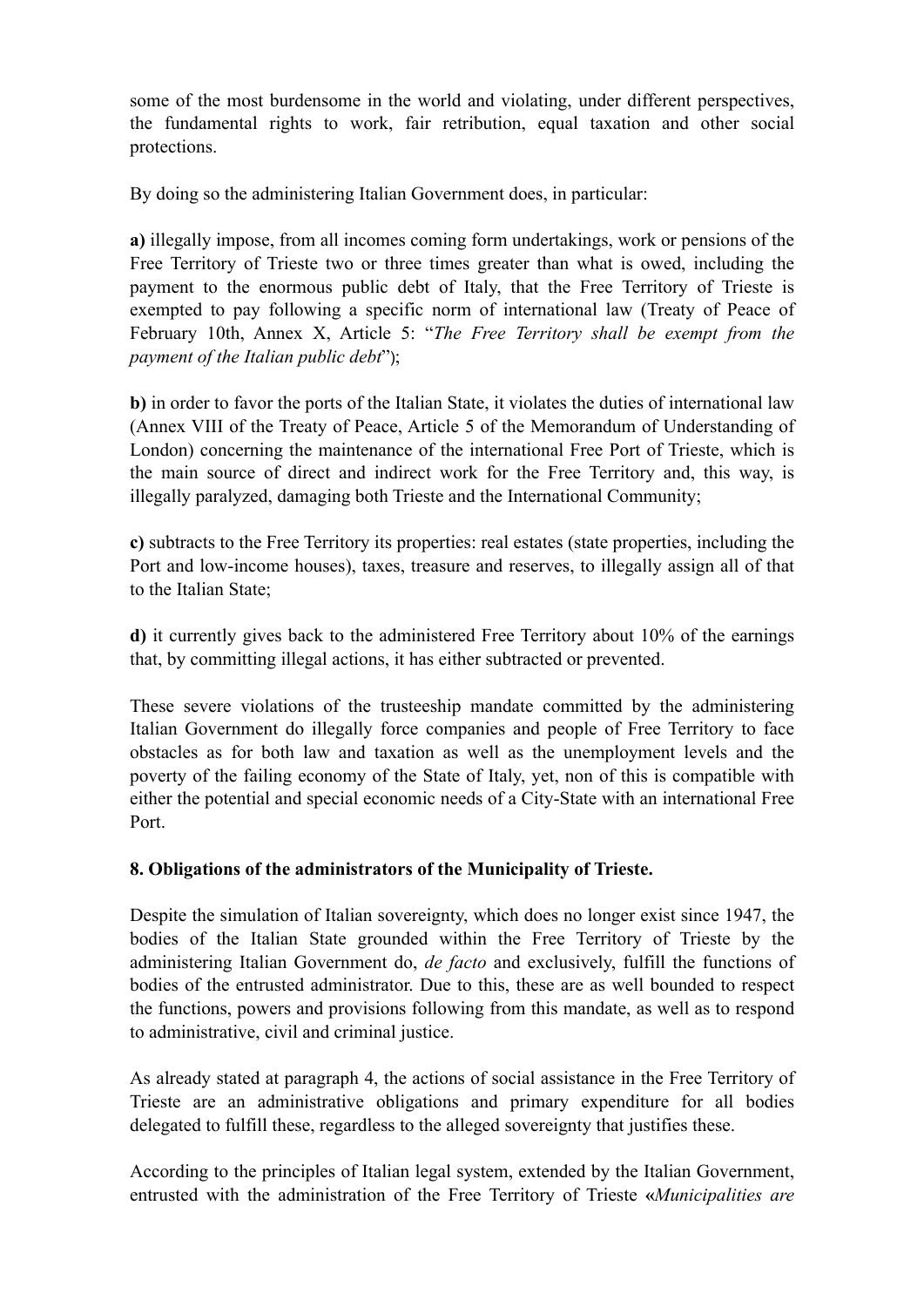*entitled of administrative functions concerning social action on a local level* (…). *Said functions are exercised by Municipalities by adopting, as for their territorial bases, the most suitable assets to manage expenditures and the connection with citizens* (…).**»** (Law. 328/2000, Article 6. No. 1).

The same principles establish that Municipalities act as autonomous bodies (Article 128 of the Constitution of the Republic of Italy) and their own responsibility: «*Municipality is the local body which represents its community, takes care of its interest and promotes its development* » (Law 142/1990, Article 2).

Follows that there is no doubt that the Municipality is directly, exclusively and discretionary subject to the responsibility of establishing, as for its territory, the assistance its citizens need and to do that as an obligatory intervention and primary expenditure of each administrator; due to this, they are also liable for criminal, civil or administrative offences when it comes to the choices they either make or approve through their deliberations.

# **9.Violations of the obligations of the Municipality of Trieste and alleged offences.**

Also, there are reliable evidences (both documents and testifies of witnesses) of the fact that, despite the very severe social emergency affecting a very significant part of the citizens of Trieste, the Municipality, in person of the members of the current Municipal Administration, lead by mayor Roberto Cosolini, as well as by the previous two Administrations of then mayor Roberto Dipiazza, through their budgets, destined and keep destining to social assistance sums largely inferior to the needs and legitimate demands of the citizens.

At the same time, these same administrators did continue to add to the budget significant amounts of money to be destined to secondary or unneeded expenditures and, by doing so, these are subtracted to the mandatory, primary expenses, which are related to the constitutional duties as for social assistance.

The consequent refusal to provide economic assistance to citizens in need, supported with the argument that there would not be money for that in the balance causes severe damages to the ones demanding that, as this way they are unable to pay their rents, services and other assistance and, even, some of them cannot buy food for themselves and their families, falling into tragic situations, which do often lead to illnesses or drive them to extreme actions, up to suicide.

Due to this, said actions committed by public administrators and officers allegedly consist in the criminal or culpable offences of forgery, omission or refusal of Official Deeds, fraud, personal injury and inciting suicide. Precisely:

**a)** the alleged offence of abuse of office (Article 323 of the Italian Criminal Procedure) and fraud (Article 640 of the Italian Criminal Procedure) against the persons entitled to receive assistance when it comes to the deliberative actions of the Municipal administration money that should have been destined to the mandatory expenses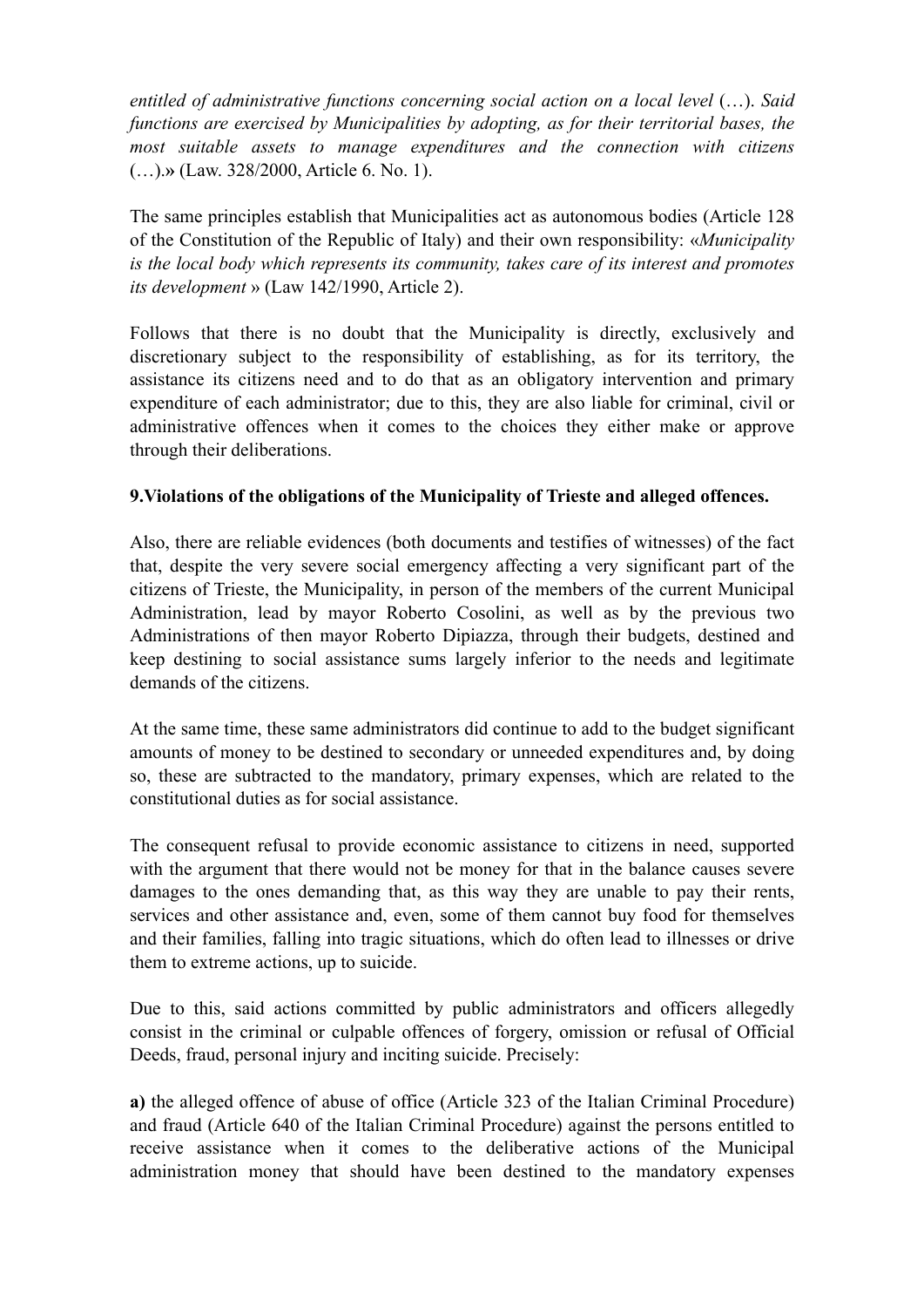regarding social assistance to use that for non mandatory expenses, allowing the unfair enrichment of third parts;

**b)** the alleged offence of forgery (Article 479 of the Italian Criminal Procedure) and fraud (Article 640 of the Italian Criminal Procedure) when it comes to the administrative action of restricting the criteria used to provide social assistance by adopting parameters of minimum subsistence figure (line of absolute poverty) which are inferior to the actual cost of living in the Municipality or omitting to update said standards;

**c)** the alleged offence of forgery (art. 479 of the Italian Criminal Procedure) and fraud (Article 640 of the Italian Criminal Procedure) against the persons entitled to receive assistance when it comes to the adoption of other administrative act falsely portraying as reduced the seriousness of general or individual need to social assistance, in order not to provide that;

**d)** the alleged offence of forgery (art. 479 of the Italian Criminal Procedure), refusal of Office acts (Article 328 of the Italian Criminal Procedure) and fraud (Article 640 of the Italian Criminal Procedure) against the persons entitled to receive assistance when it comes to the spoken or written refusal of owed social assistance by arguing that the Municipal Administration lacks the money that would require, whenever said lack of money is not absolute, rather, it is the consequence of the choices of Municipal administrators to destine the money they had to use to increase owed, primary expense for social assistance to something else;

**e)** The illegal actions listed in the three paragraphs above may reasonably cause a serious state of poverty to the citizens and their families, damages to their physical and mental health (Article 582 of the Italian Criminal Procedure) or drive them to suicide (Article 580 of the Italian Criminal Procedure) by unfairly depriving them of inderogable assistances needed for material and social surviving;

### **10. International complaint and criminal complaint**

Following all of the above, as well as recalling all other acts notified before, the Free Trieste Movement:

**1. Demands to the Italian Government, entrusted with the administration of the Free Territory of Trieste** to take care of regularizing, within six months, the regime of trusteeship administration as for the severe social emergencies affecting the citizens of Trieste, as well as granting to them, for this purpose, a basic income.

2**. Demands to the Security Council of the United Nations, as guarantor of the Free Territory of Trieste,** to oversee the fulfillment of these and other obligations deriving from the mandate of the Italian Government for its role of trustee, and to envision, in case of default, to assign the trusteeship mandate to the Government of a Country which has no conflict of interest with the Free Territory (Austria, Switzerland or else) or to a special Authority of the United Nations, until the appointment of the Governor;